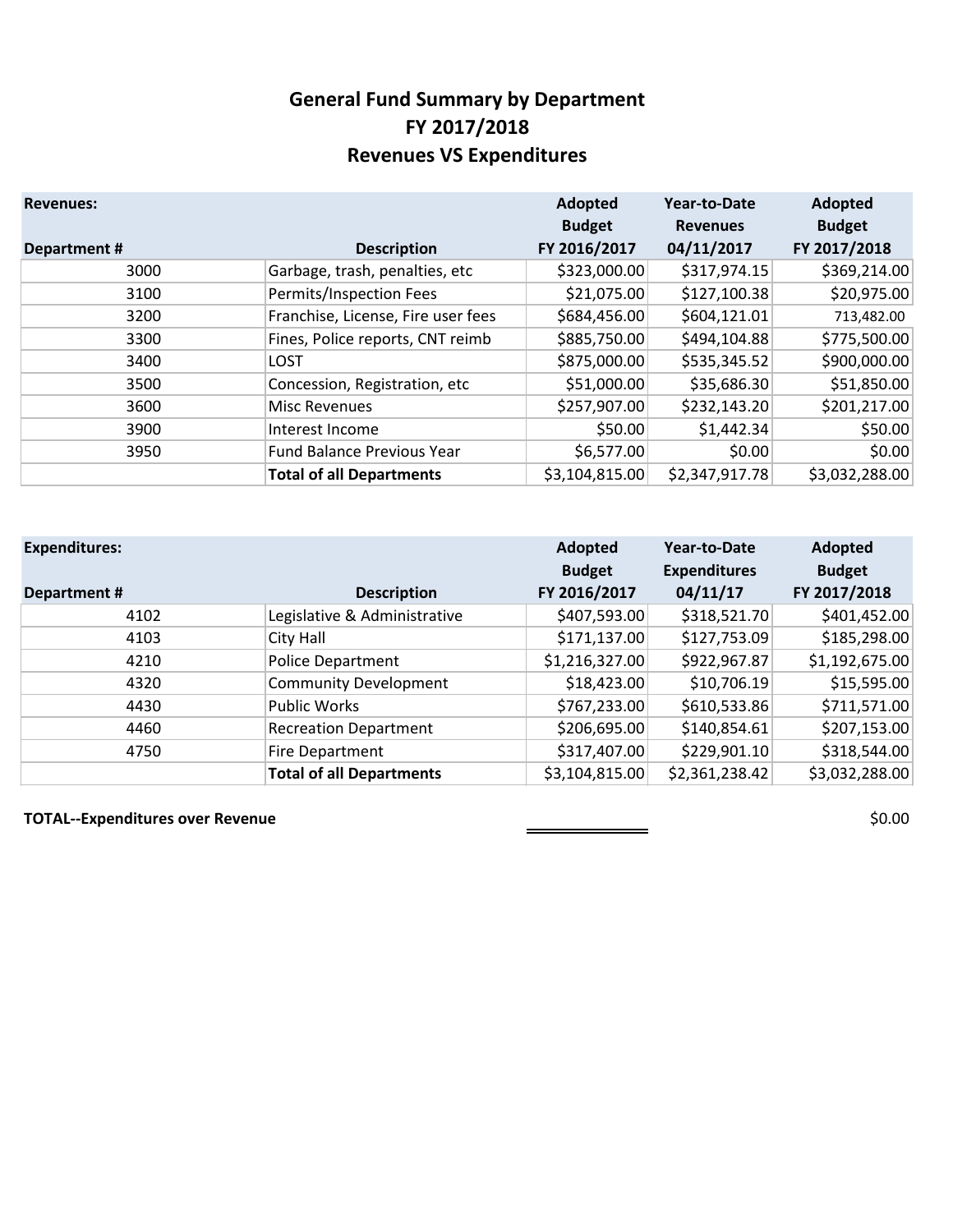### Revenue General Fund FY Budget 2017/2018

|                                                   |                  | Approved                | Year-to-Date   | <b>Adopted</b> |
|---------------------------------------------------|------------------|-------------------------|----------------|----------------|
|                                                   |                  | <b>Budget</b>           | <b>Revenue</b> | <b>Budget</b>  |
| <b>Account Description</b><br><b>Public Works</b> | <b>Account #</b> | FY 2016/2017            | 4/27/2017      | FY 2017/2018   |
| PW Labor Reimbursement                            |                  |                         |                | 43,214.00      |
|                                                   | 10.3000.0030     | 15,000.00<br>300,000.00 | 74,319.30      |                |
| Garbage Fees                                      | 10.3000.0050     |                         | 227,044.43     | 303,000.00     |
| Trash/Debris Removal Fees                         | 10.3000.0055     | 2,500.00                | 2,725.00       | 2,500.00       |
| Scrap Metal / Copper-Other                        | 10.3000.0058     | 1,000.00                | 518.40         | 1,000.00       |
| <b>Penalties-Sanitation</b>                       | 10.3000.0060     | 18,500.00               | 12,409.99      | 18,500.00      |
| Driveway Installation                             | 10.3000.0120     | 1,000.00                | 2,040.00       | 1,000.00       |
| <b>Total for Department - 3000</b>                |                  | 338,000.00              | 319,057.12     | 369,214.00     |
| <b>Building/Permits</b>                           |                  |                         |                |                |
| <b>Building Permits</b>                           | 10.3100.0010     | 10,000.00               | 117,464.88     | 10,000.00      |
| <b>Mobile Home Permits</b>                        | 10.3100.0015     | 500.00                  | 320.00         | 500.00         |
| <b>Electrical Inspections</b>                     | 10.3100.0020     | 1,500.00                | 955.00         | 1,500.00       |
| <b>Plumbing Inspections</b>                       | 10.3100.0030     | 200.00                  | 156.00         | 200.00         |
| <b>Well Permits</b>                               | 10.3100.0040     | 25.00                   | 25.00          | 25.00          |
| <b>NPDES Permit Fee</b>                           | 10.3100.0060     | 5,000.00                | 5,824.00       | 5,000.00       |
| <b>Fence Permits</b>                              | 10.3100.0065     | 100.00                  | 100.00         | 100.00         |
| <b>Sign Permits</b>                               | 10.3100.0070     | 250.00                  | 335.50         | 250.00         |
| Zoning/ Subdivision Fees                          | 10.3100.0075     | 7,500.00                | 2,750.00       | 3,000.00       |
| <b>BD Permits- Misc</b>                           | 10.3100.0076     | 400.00                  | 375.00         | 400.00         |
| <b>Total for Department - 3100</b>                |                  | 25,475.00               | 128,305.38     | 20,975.00      |
| <b>Franchise Fees/Licensing</b>                   |                  |                         |                |                |
| Electrical                                        | 10.3200.0010     | 118,663.00              | 112,098.35     | 112,000.00     |
| Gas                                               | 10.3200.0020     | 16,758.00               | 12,535.82      | 15,000.00      |
| Telephone                                         | 10.3200.0030     | 2,725.00                | 1,122.30       | 2,500.00       |
| Cable                                             | 10.3200.0040     | 25,658.00               | 18,614.63      | 20,000.00      |
| <b>Real Estate Transfer Fee</b>                   | 10.3200.0050     | 3,700.00                | 3,827.80       | 3,700.00       |
| Intangible Tax                                    | 10.3200.0055     | 3,200.00                | 6,823.72       | 4,000.00       |
| Chatham Co Ad Valorem                             | 10.3200.0058     | 50,000.00               | 35,328.10      | 47,241.00      |
| <b>Occupational Licenses</b>                      | 10.3200.0060     | 25,000.00               | 27,680.00      | 25,000.00      |
| Penalties/Occupational Licenses                   | 10.3200.0065     | 250.00                  | 65.90          | 250.00         |
| Mobile Home Park License-Reg                      | 10.3200.0066     | 250.00                  | 250.00         | 250.00         |
| Used Car Lots- Regulatory (\$150/E.10.3200.0067   |                  | 600.00                  |                | 600.00         |
| Insurance License                                 | 10.3200.0070     | 11,000.00               | 11,380.00      | 11,000.00      |
| <b>Insurance Premium Taxes</b>                    | 10.3200.0071     | 168,206.10              | 168,206.10     | 168,000.00     |
| Beer/ Wine License Fees                           | 10.3200.0080     | 1,500.00                | 1,500.00       | 3,000.00       |
| Alcoholic Beverage Excise Tax                     | 10.3200.0081     | 12,500.00               | 10,854.59      | 17,241.00      |
| Beer/ Wine Application Fees                       | 10.3200.0082     | 100.00                  | 100.00         | 200.00         |
| User Fee- Fire                                    | 10.3200.0090     | 268,452.00              | 213,649.00     | 283,500.00     |
|                                                   |                  |                         |                |                |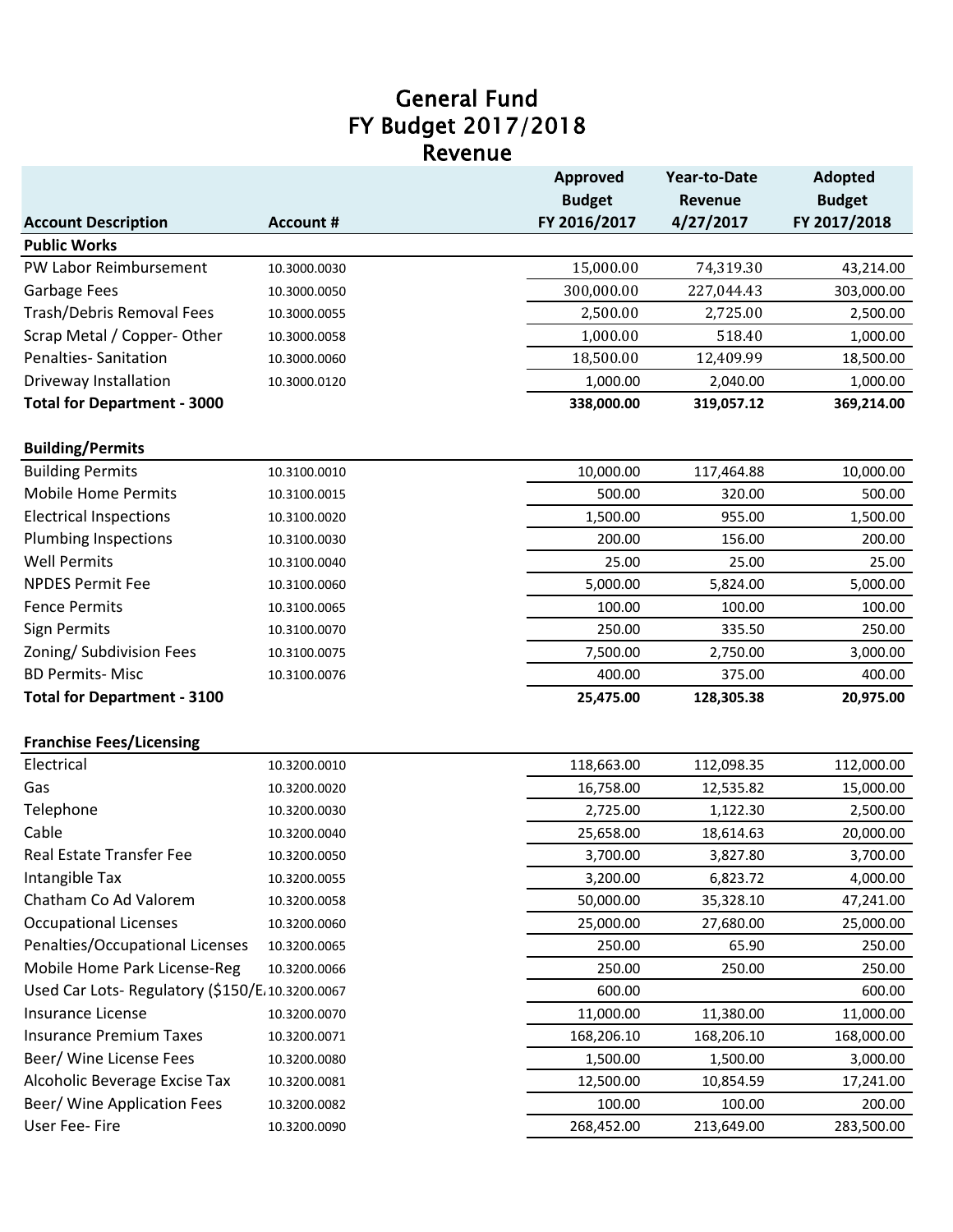| <b>Total for Department - 3200</b>  |              | 708,562.10   | 624,036.31   | 713,482.00   |
|-------------------------------------|--------------|--------------|--------------|--------------|
| <b>Police Department</b>            |              |              |              |              |
| Fines/ Forfeitures/ADM              | 10.3300.0010 | 747,500.00   | 640,881.02   | 650,000.00   |
| <b>Tech Fee</b>                     | 10.3300.0012 | 74,750.00    | 31,904.16    | 41,000.00    |
| CNT Salary/ Benefits Reimb          | 10.3300.0035 | 63,500.00    | 58,223.57    | 84,500.00    |
| <b>Total for Department - 3300</b>  |              | 885,750.00   | 731,008.75   | 775,500.00   |
| <b>LOST</b>                         |              |              |              |              |
| <b>Local Option Sales Tax</b>       | 10.3400.0020 | 875,000.00   | 608,723.34   | 900,000.00   |
| <b>Total for Department - 3400</b>  |              | 875,000.00   | 608,723.34   | 900,000.00   |
| Recreation                          |              |              |              |              |
| <b>Concession Sales</b>             | 10.3500.0020 | 25,000.00    | 13,173.57    | 25,000.00    |
| <b>Registration Fees</b>            | 10.3500.0030 | 18,500.00    | 17,545.81    | 18,500.00    |
| Reimb- Uniforms/ Equipment          | 10.3500.0065 | 7,000.00     | 9,164.12     | 7,000.00     |
| Park Rental                         | 10.3500.0070 | 500.00       | 1,350.00     | 1,250.00     |
| Misc Revenue                        | 10.3500.0080 | 158.80       | 158.80       | 100.00       |
| <b>Total for Department - 3500</b>  |              | 51,158.80    | 41,392.30    | 51,850.00    |
| <b>City Hall</b>                    |              |              |              |              |
| <b>Reproduction Fees/ Documents</b> | 10.3600.0020 | 25.00        | 22.60        | 25.00        |
| Overhead Reimbursement              | 10.3600.0030 | 148,949.00   | 99,299.36    | 83,892.00    |
| <b>Residental Rental Income</b>     | 10.3600.0038 | 7,800.00     | 6,332.00     | 7,800.00     |
| Rental Income- Pavilion             | 10.3600.0039 | 500.00       | 750.00       | 500.00       |
| Rental Income-Community Build       | 10.3600.0040 | 22,000.00    | 19,580.00    | 30,000.00    |
| <b>Additional Cleaning Comm Bld</b> | 10.3600.0041 | 1,500.00     | 940.00       | 1,000.00     |
| <b>Insurance Claim Payments</b>     | 10.3600.0045 | 33,608.95    | 30,891.16    |              |
| Water Tank Rental- Cellular         | 10.3600.0050 | 72,383.00    | 74,666.08    | 74,000.00    |
| Sales of Assets                     | 10.3600.0075 | 4,000.00     | 200.00       | 3,500.00     |
| Miscellaneous Revenues              | 10.3600.0100 | 750.00       | 337.00       | 500.00       |
| <b>Total for Department - 3600</b>  |              | 291,515.95   | 233,018.20   | 201,217.00   |
| <b>Interest Income</b>              |              |              |              |              |
| Interest Income                     | 10.3900.0060 | 50.00        | 1,622.76     | 50.00        |
| <b>Total for Department - 3900</b>  |              | 50.00        | 1,622.76     | 50.00        |
| <b>Fund Balance/Reserves</b>        |              |              |              |              |
| <b>Fund Balance/Reserves</b>        | 10.3950.0010 | 4,848.94     |              |              |
| <b>Total for Department - 3950</b>  |              | 4,848.94     |              |              |
| <b>Total of all Departments</b>     |              | 3,180,360.79 | 2,687,164.16 | 3,032,288.00 |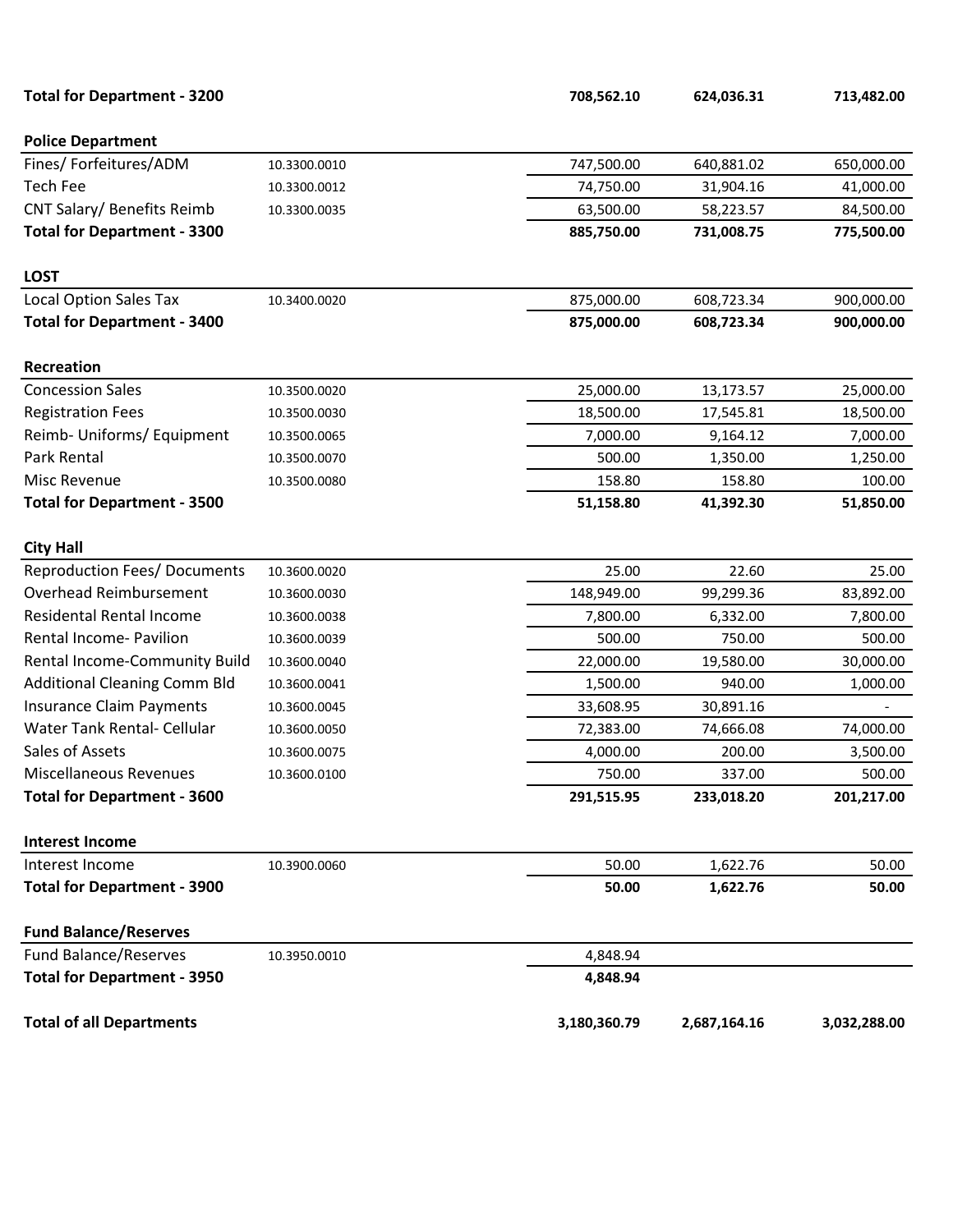### Legislative & Administrative Expenditures

|                                    |                  | <b>Adopted</b> | Year-to-Date        | <b>Adopted</b> |
|------------------------------------|------------------|----------------|---------------------|----------------|
|                                    |                  | <b>Budget</b>  | <b>Expenditures</b> | <b>Budget</b>  |
| <b>Account Description</b>         | <b>Account #</b> | FY 2016/2017   | 5/01/17             | FY 2017/2018   |
| Salaries-Mayor/Council             | 10.4102.1102     | 13,800.00      | 11,500.00           | 13,800.00      |
| Salaries-City Administrator        | 10.4102.1103     | 73,709.00      | 59,464.53           | 74,852.00      |
| Salaries- Court Clerk              | 10.4102.1104     | 26,549.00      | 21,163.67           | 26,567.00      |
| Salaries- Court Judge              | 10.4102.1105     | 14,688.00      | 12,240.00           | 14,688.00      |
| Salaries- Finance Clerk            | 10.4102.1106     | 35,813.00      | 29,118.99           | 29,074.00      |
| Overtime Pay                       | 10.4102.1115     | 8,000.00       | 4,295.10            | 3,000.00       |
| <b>Vacation Pay</b>                | 10.4102.1116     | 7,290.00       | 7,934.79            | 6,777.00       |
| <b>Holiday Pay</b>                 | 10.4102.1117     | 7,622.00       | 6,757.29            | 7,662.00       |
| <b>Social Security</b>             | 10.4102.1118     | 13,877.00      | 12,658.64           | 13,000.00      |
| Group Insurance                    | 10.4102.1119     | 32,169.00      | 23,027.27           | 24,110.00      |
| Personal Leave                     | 10.4102.1120     | 3,566.00       | 2,681.04            | 3,651.00       |
| Retirement                         | 10.4102.1121     | 21,559.00      | 20,849.12           | 22,500.00      |
| Unemployment Insurance             | 10.4102.1122     | 100.00         | 245.33              | 100.00         |
| <b>Workers Compensation</b>        | 10.4102.1123     | 1,038.00       | 1,548.00            | 1,508.00       |
| Audit                              | 10.4102.2201     | 5,800.00       | 9,700.00            | 6,050.00       |
| <b>Contractual Services</b>        | 10.4102.2202     | 3,540.00       | 3,352.14            | 3,500.00       |
| Legal Fees/Solicitor               | 10.4102.2203     | 51,000.00      | 38,221.70           | 51,000.00      |
| Telephone/ Internet                | 10.4102.2206     | 2,500.00       | 1,879.92            | 2,500.00       |
| <b>Community Bld Utilities</b>     | 10.4102.2207     | 8,500.00       | 7,077.83            | 9,500.00       |
| Public Defender                    | 10.4102.2208     | 8,280.00       | 6,900.00            | 8,280.00       |
| <b>Community Promotion</b>         | 10.4102.2210     | 4,000.00       | 2,160.93            | 5,000.00       |
| History Museum-Utl/Expenses        | 10.4102.2212     | 2,200.00       | 2,989.33            | 3,030.00       |
| <b>Utilities Veterans Monument</b> | 10.4102.2213     | 2,500.00       | 2,202.31            | 2,500.00       |
| Property/ Building Insurance       | 10.4102.2214     | 2,093.00       |                     | 3,512.00       |
| Vehicle Insurance                  | 10.4102.2215     | 155.00         |                     | 299.00         |
| Com Building/Pavilion Maint        | 10.4102.2217     | 1,200.00       | 1,724.15            | 1,200.00       |
| <b>Auto Maintenance</b>            | 10.4102.2218     | 200.00         | 164.96              | 200.00         |
| Mayor's Contingency Fund           | 10.4102.2221     | 2,500.00       | 1,167.13            | 2,500.00       |
| <b>Travel Expense</b>              | 10.4102.2223     | 6,000.00       | 4,583.87            | 6,000.00       |
| <b>Community Bld/Pav Cleaning</b>  | 10.4102.2224     | 6,000.00       | 5,407.57            | 6,000.00       |
| Membership/Dues                    | 10.4102.2226     | 4,219.00       | 4,218.79            | 4,219.00       |
| Advertisements                     | 10.4102.2227     | 750.00         | 515.25              | 250.00         |
| Education/Training                 | 10.4102.2228     | 6,000.00       | 3,733.00            | 6,000.00       |
| Refunds                            | 10.4102.2229     | 775.00         | 975.00              | 750.00         |
| Penalties/Late Charges             | 10.4102.2233     | 200.00         | 233.72              | 200.00         |
| Liability Insurance                | 10.4102.2238     | 18,993.00      | 1,000.00            | 23,423.00      |
| <b>Inspections Expense</b>         | 10.4102.2245     | 5,000.00       | 4,510.00            | 7,500.00       |
| Hurricane/Natural Disaster         | 10.4102.2248     | 8,629.52       | 17,629.52           |                |
| <b>Office Supplies</b>             | 10.4102.3301     | 500.00         | 285.06              | 500.00         |
| Clothing                           | 10.4102.3303     | 500.00         | 86.95               | 500.00         |
| Gas & Oil                          | 10.4102.3305     | 1,000.00       | 330.94              | 750.00         |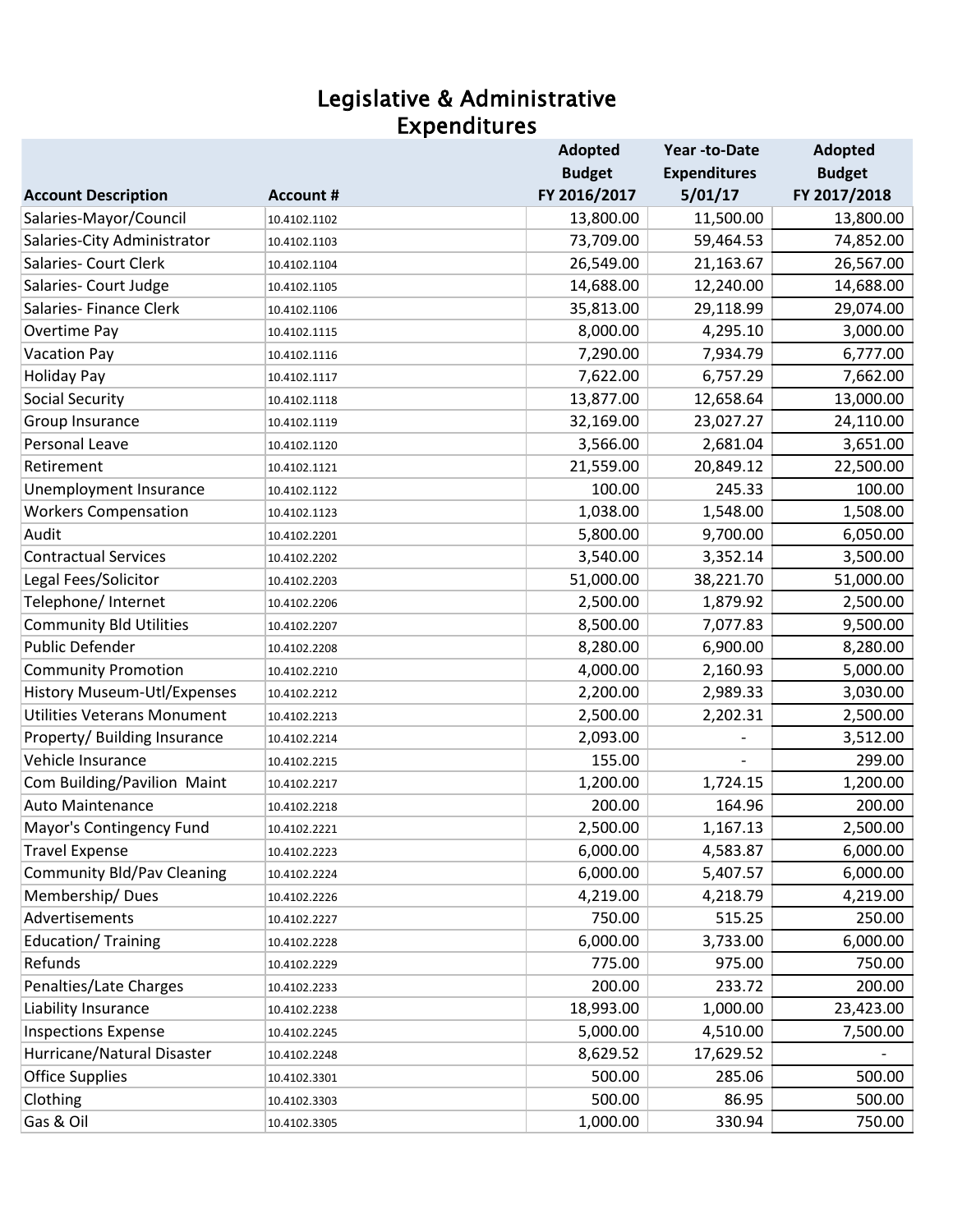| Operating Supplies/<br>Expense | 10.4102.3308 | 5,000.00       | --- --<br>. . U J J J | $0.00\,$ '<br>. nnr |
|--------------------------------|--------------|----------------|-----------------------|---------------------|
|                                |              | $ -$<br>314.5Z | 189.59,<br>ົ່າ        | ∶ 2.00∠.<br>401     |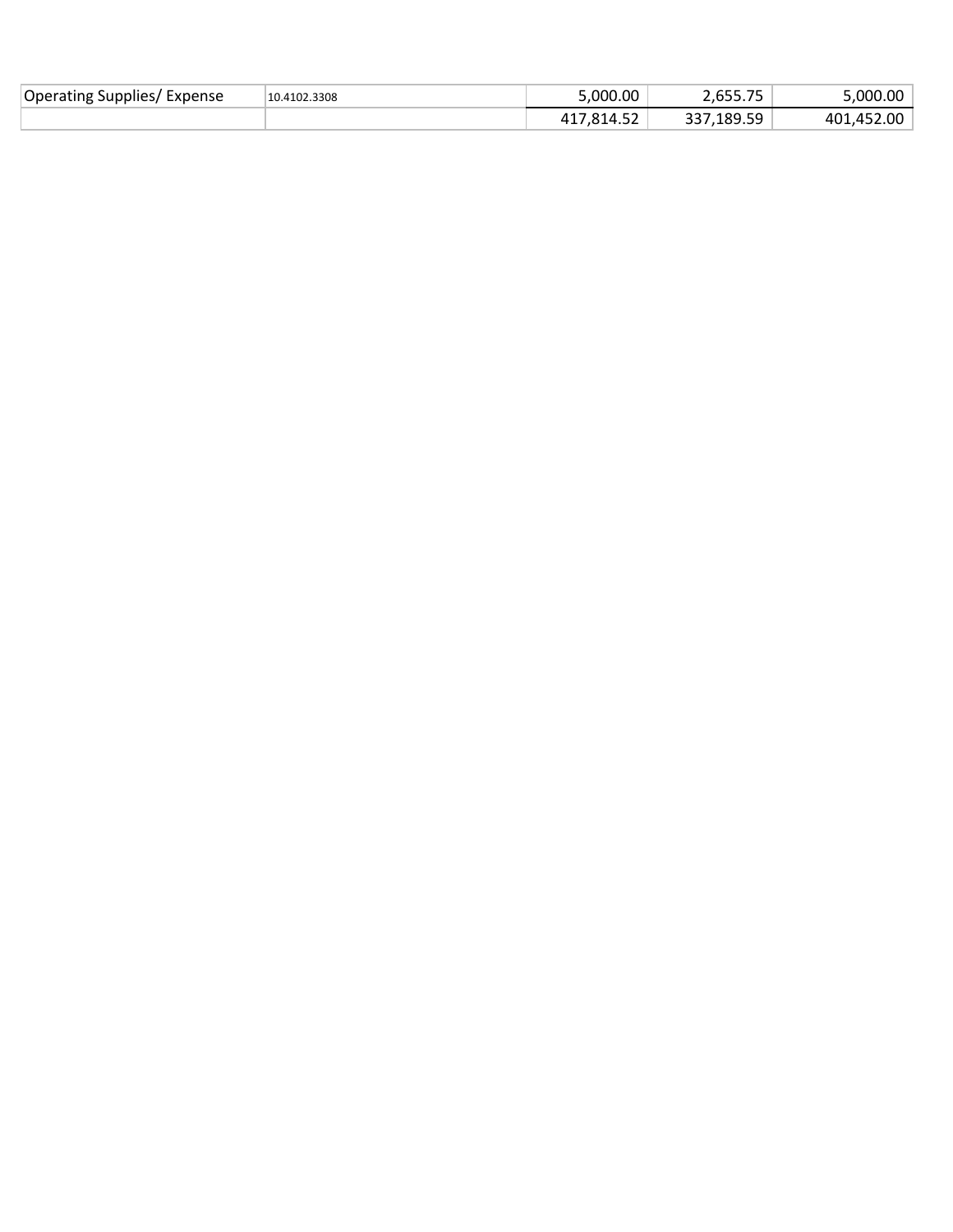## City Hall Expenditures

|                                    |                  | <b>Adopted</b> | <b>Year-to-Date</b> | <b>Adopted</b> |
|------------------------------------|------------------|----------------|---------------------|----------------|
|                                    |                  | <b>Budget</b>  | <b>Expenditures</b> | <b>Budget</b>  |
| <b>Account Description</b>         | <b>Account #</b> | FY 2016/2017   | 5/01/17             | FY 2017/2018   |
| Salaries- City Clerk               | 10.4103.1102     | 44,226.00      | 37,586.85           | 45,138.00      |
| Salaries- Clerical                 | 10.4103.1106     | 28,781.00      | 28,624.76           | 50,859.00      |
| Overtime Pay                       | 10.4103.1115     | 11,500.00      | 5,384.24            | 3,000.00       |
| <b>Vacation Pay</b>                | 10.4103.1116     | 6,133.00       | 5,808.60            | 6,156.00       |
| <b>Holiday Pay</b>                 | 10.4103.1117     | 4,269.00       | 3,896.48            | 5,504.00       |
| <b>Social Security</b>             | 10.4103.1118     | 7,260.00       | 6,543.96            | 8,433.00       |
| Group Insurance                    | 10.4103.1119     | 25,150.00      | 13,016.75           | 17,776.00      |
| <b>Personal Leave</b>              | 10.4103.1120     | 1,995.00       | 834.57              | 1,500.00       |
| Retirement                         | 10.4103.1121     | 9,474.00       | 7,702.92            | 10,764.00      |
| Unemployment Insurance             | 10.4103.1122     | 60.00          | 226.70              | 80.00          |
| <b>Workers Compensation</b>        | 10.4103.1123     | 394.00         | 413.00              | 408.00         |
| <b>Contractual Services</b>        | 10.4103.2202     | 8,000.00       | 6,857.38            | 8,000.00       |
| Telephone/ Internet                | 10.4103.2206     | 2,750.00       | 2,774.22            | 2,750.00       |
| Utilities                          | 10.4103.2207     | 8,000.00       | 6,684.68            | 9,000.00       |
| Vehicle Insurance                  | 10.4103.2215     | 65.00          |                     | 80.00          |
| <b>Building Maintenance</b>        | 10.4103.2217     | 750.00         | 400.00              | 500.00         |
| Vehicle Maintenance                | 10.4103.2218     | 150.00         |                     | 150.00         |
| <b>Travel Expense</b>              | 10.4103.2223     | 1,000.00       | 37.59               | 200.00         |
| Membership/Dues                    | 10.4103.2226     | 280.00         | 250.00              | 250.00         |
| Advertising                        | 10.4103.2227     | 974.44         | 974.44              | 150.00         |
| <b>Education/ Training</b>         | 10.4103.2228     | 1,050.00       |                     | 1,000.00       |
| <b>Office Supplies</b>             | 10.4103.3301     | 1,500.00       | 1,158.61            | 1,500.00       |
| Postage                            | 10.4103.3302     | 6,500.00       | 5,318.35            | 6,500.00       |
| Gas & Oil                          | 10.4103.3305     | 650.00         | 402.96              | 600.00         |
| <b>Operating Supplies/ Expense</b> | 10.4103.3308     | 3,500.00       | 4,406.22            | 5,000.00       |
|                                    |                  | 174,411.44     | 139,303.28          | 185,298.00     |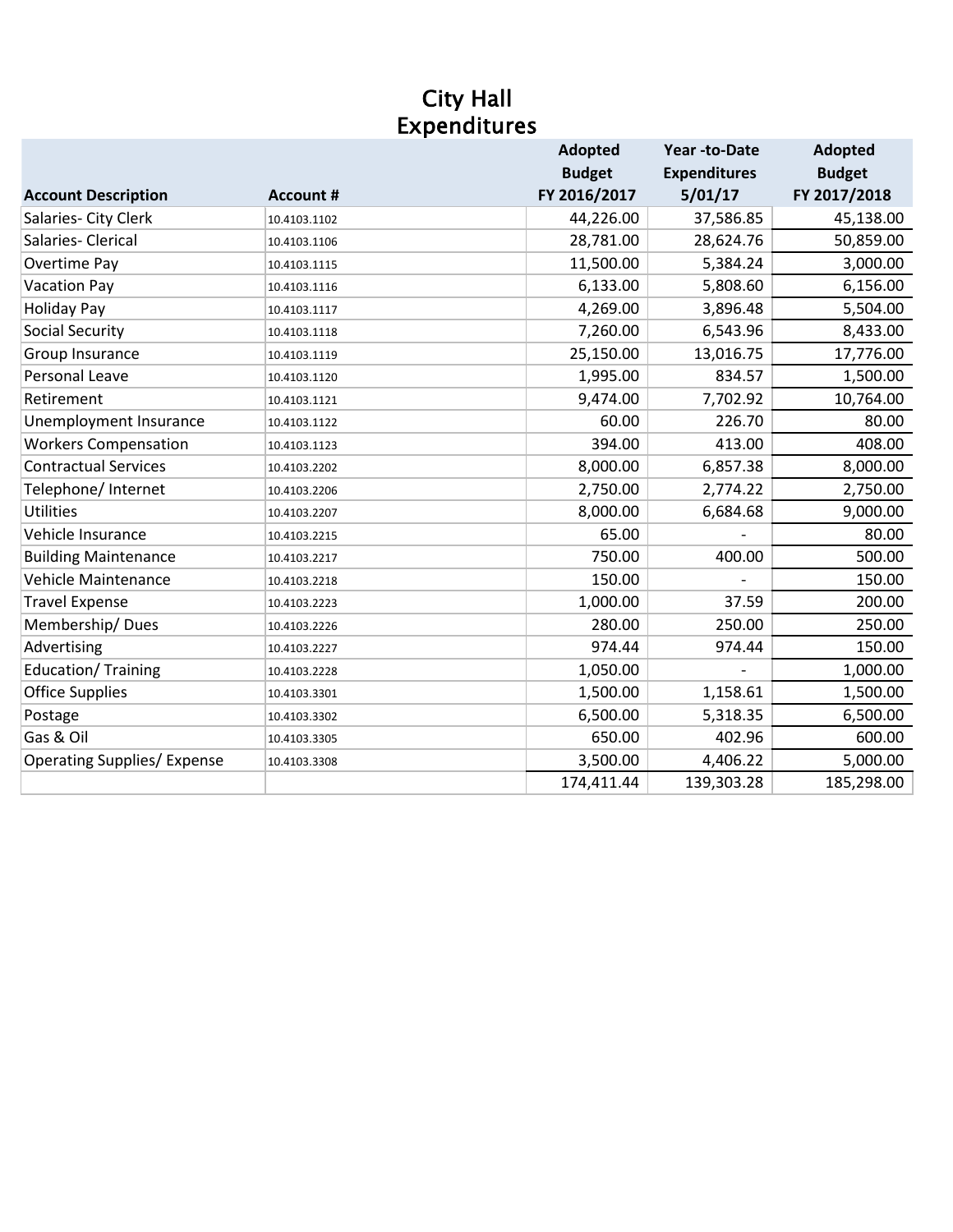#### Expenditures Police Department

|                                             |                  | <b>Adopted</b> | Year-to-Date        | <b>Adopted</b> |
|---------------------------------------------|------------------|----------------|---------------------|----------------|
|                                             |                  | <b>Budget</b>  | <b>Expenditures</b> | <b>Budget</b>  |
| <b>Account Description</b>                  | <b>Account #</b> | FY 2016/2017   | 5/01/17             | FY 2017/2018   |
| Salaries-Chief                              | 10.4210.1102     | 54,573.00      | 44,121.32           | 55,418.00      |
| Salaries-Lieutenant                         | 10.4210.1104     | 98,133.00      | 85,123.98           | 92,715.00      |
| Salaries-Sergeant                           | 10.4210.1105     | 43,670.00      | 35,718.02           | 44,391.00      |
| Salaries-Clerical                           | 10.4210.1106     | 63,129.00      | 46,281.81           | 57,294.00      |
| Salaries- Patrolman                         | 10.4210.1108     | 257,460.00     | 209,865.93          | 258,438.00     |
| Salaries-CNT                                | 10.4210.1109     | 39,538.00      | 29,905.90           | 76,228.00      |
| Salaries-Detective                          | 10.4210.1110     | 45,712.00      | 34,763.68           | 40,865.00      |
| Salaries-K9                                 | 10.4210.1113     | 3,685.00       | 4,066.40            | 7,354.00       |
| Overtime Pay                                | 10.4210.1115     | 23,136.92      | 24,993.72           | 10,000.00      |
| <b>Vacation Pay</b>                         | 10.4210.1116     | 34,309.00      | 33,689.21           | 24,086.00      |
| <b>Holiday Pay</b>                          | 10.4210.1117     | 29,464.00      | 26,379.67           | 30,913.00      |
| <b>Social Security</b>                      | 10.4210.1118     | 52,979.00      | 45,243.61           | 53,696.00      |
| Group Insurance                             | 10.4210.1119     | 154,812.00     | 101,648.60          | 121,879.00     |
| Personal Leave                              | 10.4210.1120     | 13,625.00      | 12,033.44           | 14,209.00      |
| Retirement                                  | 10.4210.1121     | 56,844.00      | 48,318.98           | 62,018.00      |
| Unemployment Insurance                      | 10.4210.1122     | 558.00         | 1,360.45            | 500.00         |
| <b>Workers Compensation</b>                 | 10.4210.1123     | 51,024.00      | 48,000.00           | 45,572.00      |
| <b>Retirement (Peace Officers)</b>          | 10.4210.1124     | 2,400.00       | 1,920.00            | 2,400.00       |
| <b>Contractual Services</b>                 | 10.4210.2202     | 5,000.00       | 4,452.50            | 7,000.00       |
| Telephone/ Internet                         | 10.4210.2206     | 7,500.00       | 7,483.07            | 8,250.00       |
| <b>Utilities</b>                            | 10.4210.2207     | 13,000.00      | 9,986.79            | 14,000.00      |
| Property Insurance                          | 10.4210.2214     | 1,841.00       |                     | 2,098.00       |
| Vehicle Insurance                           | 10.4210.2215     | 3,473.00       |                     | 4,786.00       |
| <b>Building Maintenance</b>                 | 10.4210.2217     | 1,500.00       | 463.50              | 1,500.00       |
| Vehicles/Equipment Maintenance 10.4210.2218 |                  | 19,000.00      | 22,424.55           | 19,000.00      |
| <b>Travel Expense</b>                       | 10.4210.2223     | 2,500.00       | 1,053.94            | 2,500.00       |
| Membership/Dues                             | 10.4210.2226     | 1,000.00       | 795.00              | 3,400.00       |
| Advertising                                 | 10.4210.2227     | 150.00         | 100.00              | 150.00         |
| <b>Education/ Training</b>                  | 10.4210.2228     | 3,500.00       | 3,249.07            | 4,000.00       |
| Liability Insurance                         | 10.4210.2238     | 21,098.00      | 5,495.00            | 29,765.00      |
| <b>Office Supplies</b>                      | 10.4210.3301     | 5,000.00       | 3,984.31            | 5,500.00       |
| Postage/ Shipping Expense                   | 10.4210.3302     | 600.00         | 1,091.16            | 750.00         |
| Clothing                                    | 10.4210.3303     | 8,500.00       | 9,772.23            | 9,000.00       |
| K-9 Expenditures                            | 10.4210.3304     | 2,000.00       | 874.44              | 3,000.00       |
| Gas & Oil                                   | 10.4210.3305     | 35,000.00      | 25,082.66           | 30,000.00      |
| <b>Technology Expenses</b>                  | 10.4210.3307     | 74,750.00      | 55,712.54           | 41,000.00      |
| <b>Operating Supplies/ Expense</b>          | 10.4210.3308     | 8,500.00       | 6,412.02            | 9,000.00       |
|                                             |                  | 1,238,963.92   | 991,867.50          | 1,192,675.00   |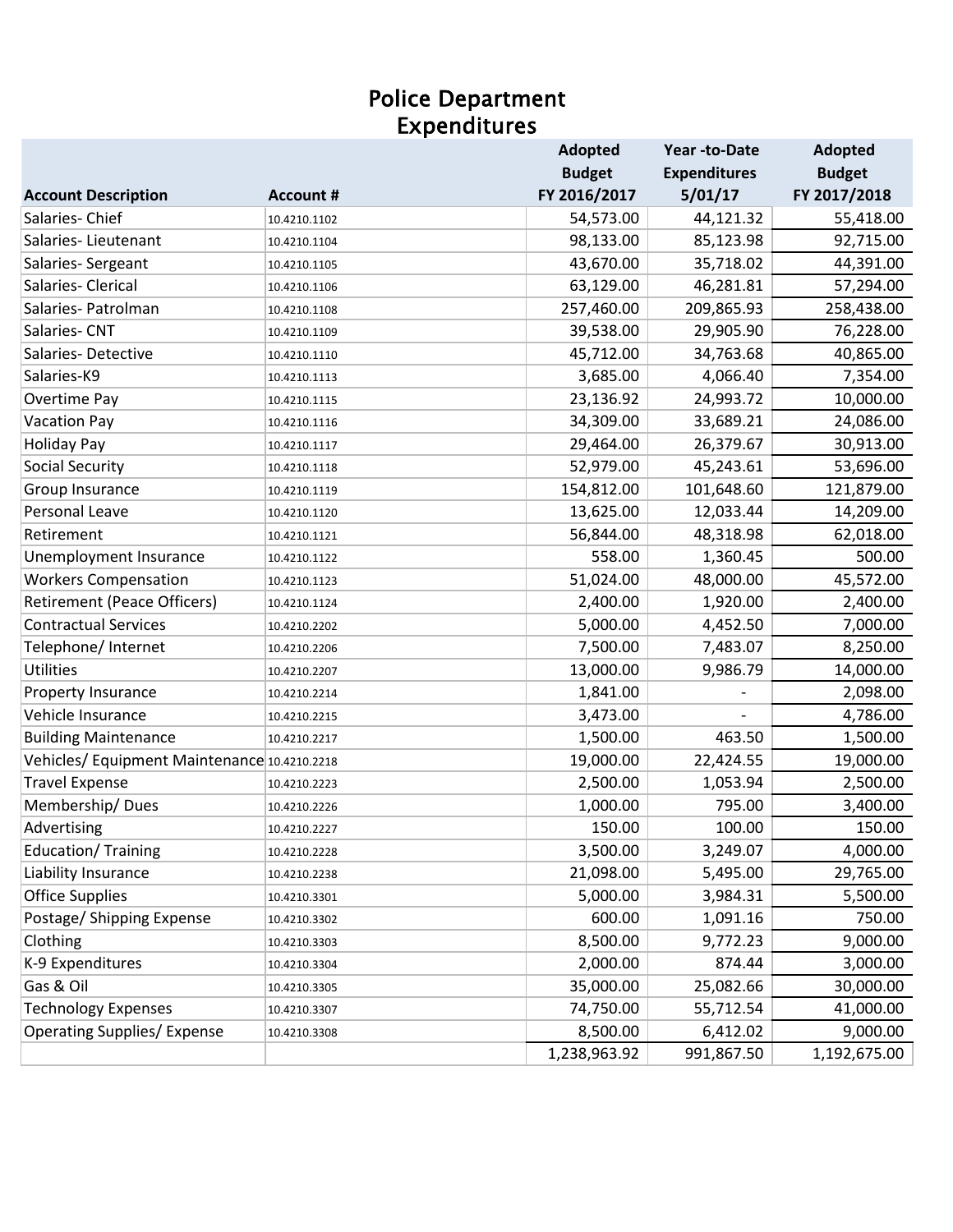### Community Development Expenditures

|                                 |                  | Adopted                  | Year -to-Date                | Adopted       |
|---------------------------------|------------------|--------------------------|------------------------------|---------------|
|                                 |                  | <b>Budget</b>            | <b>Expenditures</b>          | <b>Budget</b> |
| <b>Account Description</b>      | <b>Account #</b> | FY 2016/2017             | 5/01/17                      | FY 2017/2018  |
| <b>Contractual Fees</b>         | 10.4320.2202     | 8,000.00                 | 6,607.94                     | 8,000.00      |
| <b>Code Enforcement Expense</b> | 10.4320.2205     | 1,000.00                 | 243.71                       | 1,000.00      |
| Miscellaneous Expense           | 10.4320.2209     | $\overline{\phantom{0}}$ | $\qquad \qquad \blacksquare$ |               |
| <b>Travel Expense</b>           | 10.4320.2223     | 2,200.00                 | 2,247.14                     | 2,250.00      |
| Advertisement/                  |                  |                          |                              |               |
| Posting of Property             | 10.4320.2227     | 250.00                   | 200.00                       | 250.00        |
| <b>Education/ Training</b>      | 10.4320.2228     | 3,000.00                 | 1,165.00                     | 1,200.00      |
| Core MPC                        | 10.4320.2230     | 3,173.00                 | $\qquad \qquad$              | 2,595.00      |
| Postage                         | 10.4320.3302     | 300.00                   | 242.40                       | 300.00        |
| Clothing                        | 10.4320.3303     | 500.00                   | $\overline{\phantom{0}}$     |               |
|                                 |                  | 18,423.00                | 10,706.19                    | 15,595.00     |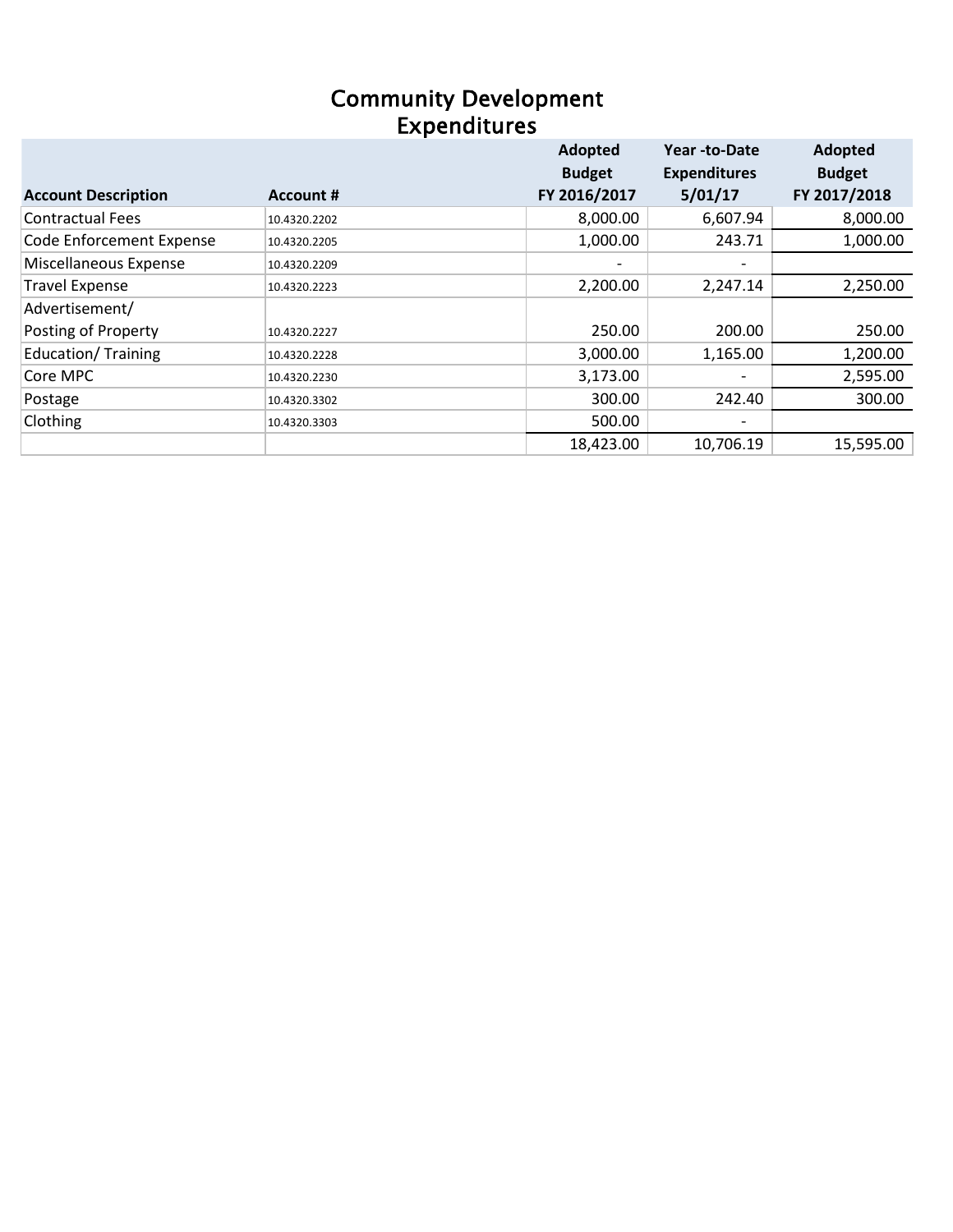# Public Works Expenditures

|                                                |                  | <b>Adopted</b> | Year -to-Date       | <b>Adopted</b> |
|------------------------------------------------|------------------|----------------|---------------------|----------------|
|                                                |                  | <b>Budget</b>  | <b>Expenditures</b> | <b>Budget</b>  |
| <b>Account Description</b>                     | <b>Account #</b> | FY 2016/2017   | 5/1/17              | FY 2017/2018   |
| Salaries-Public Works Director                 | 10.4430.1102     | 59,420.00      | 51,793.91           | 24,322.00      |
| Salaries-Equipment Operator                    | 10.4430.1103     | 38,643.00      | 29,031.92           | 40,800.00      |
| Salaries-Mechanic                              | 10.4430.1104     | 29,653.00      | 23,262.25           | 30,251.00      |
| Salaries-Crew Leader/Supervisor                | 10.4430.1105     | 31,531.00      | 25,843.74           | 32,015.00      |
| Salaries-Machine Oper/Truck Drive 10.4430.1106 |                  | 50,074.00      | 20,496.96           | 50,695.00      |
| Salaries-Laborer                               | 10.4430.1107     | 40,466.00      | 54,653.80           | 41,656.00      |
| Salaries-Clerk                                 | 10.4430.1108     |                |                     | 6,826.00       |
| Overtime Pay                                   | 10.4430.1115     | 4,024.91       | 4,117.90            | 1,290.00       |
| <b>Vacation Pay</b>                            | 10.4430.1116     | 17,425.00      | 7,891.85            | 18,844.00      |
| <b>Holiday Pay</b>                             | 10.4430.1117     | 15,529.00      | 13,001.54           | 14,705.00      |
| <b>Social Security</b>                         | 10.4430.1118     | 23,653.00      | 17,905.07           | 18,486.00      |
| Group Insurance                                | 10.4430.1119     | 84,153.00      | 57,761.80           | 61,066.00      |
| <b>Personal Leave</b>                          | 10.4430.1120     | 7,209.00       | 5,766.64            | 6,736.00       |
| Retirement                                     | 10.4430.1121     | 24,496.00      | 23,732.68           | 23,567.00      |
| Unemployment Insurance                         | 10.4430.1122     | 617.00         | 723.70              | 1,201.00       |
| <b>Workers Compensation</b>                    | 10.4430.1123     | 43,233.00      | 30,868.00           | 30,995.00      |
| <b>Contractual Fees</b>                        | 10.4430.2202     | 183,365.00     | 157,250.60          | 190,865.00     |
| Telephone/Internet                             | 10.4430.2206     | 1,750.00       | 2,287.66            | 2,000.00       |
| <b>Utilities</b>                               | 10.4430.2207     | 10,200.00      | 6,996.85            | 10,200.00      |
| <b>Equipment Rental/Lease</b>                  | 10.4430.2213     | 1,000.00       |                     | 1,000.00       |
| Property Insurance                             | 10.4430.2214     | 1,076.00       |                     | 1,177.00       |
| Vehicle/Equipment Insurance                    | 10.4430.2215     | 542.00         | 235.97              | 1,197.00       |
| <b>Street Lights</b>                           | 10.4430.2216     | 18,000.00      | 14,622.34           | 18,000.00      |
| <b>Building Maintenace</b>                     | 10.4430.2217     | 1,000.00       | 465.39              | 1,000.00       |
| Vehicle/Equipment Maintenance                  | 10.4430.2218     | 25,000.00      | 23,854.98           | 25,000.00      |
| Membership/Dues                                | 10.4430.2226     | 45.00          | 45.00               | 45.00          |
| Advertising                                    | 10.4430.2227     | 155.00         | 200.00              | 155.00         |
| Education/Training/Travel                      | 10.4430.2228     | 1,000.00       | 365.00              | 1,000.00       |
| Driveway Installation                          | 10.4430.2229     | 1,000.00       | 306.00              | 1,000.00       |
| Liability Insurance                            | 10.4430.2238     | 2,793.00       |                     | 3,717.00       |
| Debris Removal/Dump Fees                       | 10.4430.2240     | 45,000.00      | 45,551.19           | 5,000.00       |
| <b>Office Supplies</b>                         | 10.4430.3301     | 500.00         | 209.12              | 500.00         |
| Postage/Shipping Expense                       | 10.4430.3302     | 10.00          | 7.90                | 10.00          |
| Clothing                                       | 10.4430.3303     | 4,000.00       | 3,503.70            | 4,000.00       |
| Gas/Oil                                        | 10.4430.3305     | 17,500.00      | 11,363.26           | 17,500.00      |
| <b>Operating Supplies/Expense</b>              | 10.4430.3308     | 15,000.00      | 19,563.06           | 15,000.00      |
| Tools                                          | 10.4430.3311     | 750.00         | 1,046.15            | 750.00         |
| Signs                                          | 10.4430.4402     | 1,500.00       |                     | 1,500.00       |
| Roadways/Rock/Gravel/Clay                      | 10.4430.4403     | 7,500.00       | 8,118.72            | 7,500.00       |
|                                                |                  | 808,812.91     | 662,844.65          | 711,571.00     |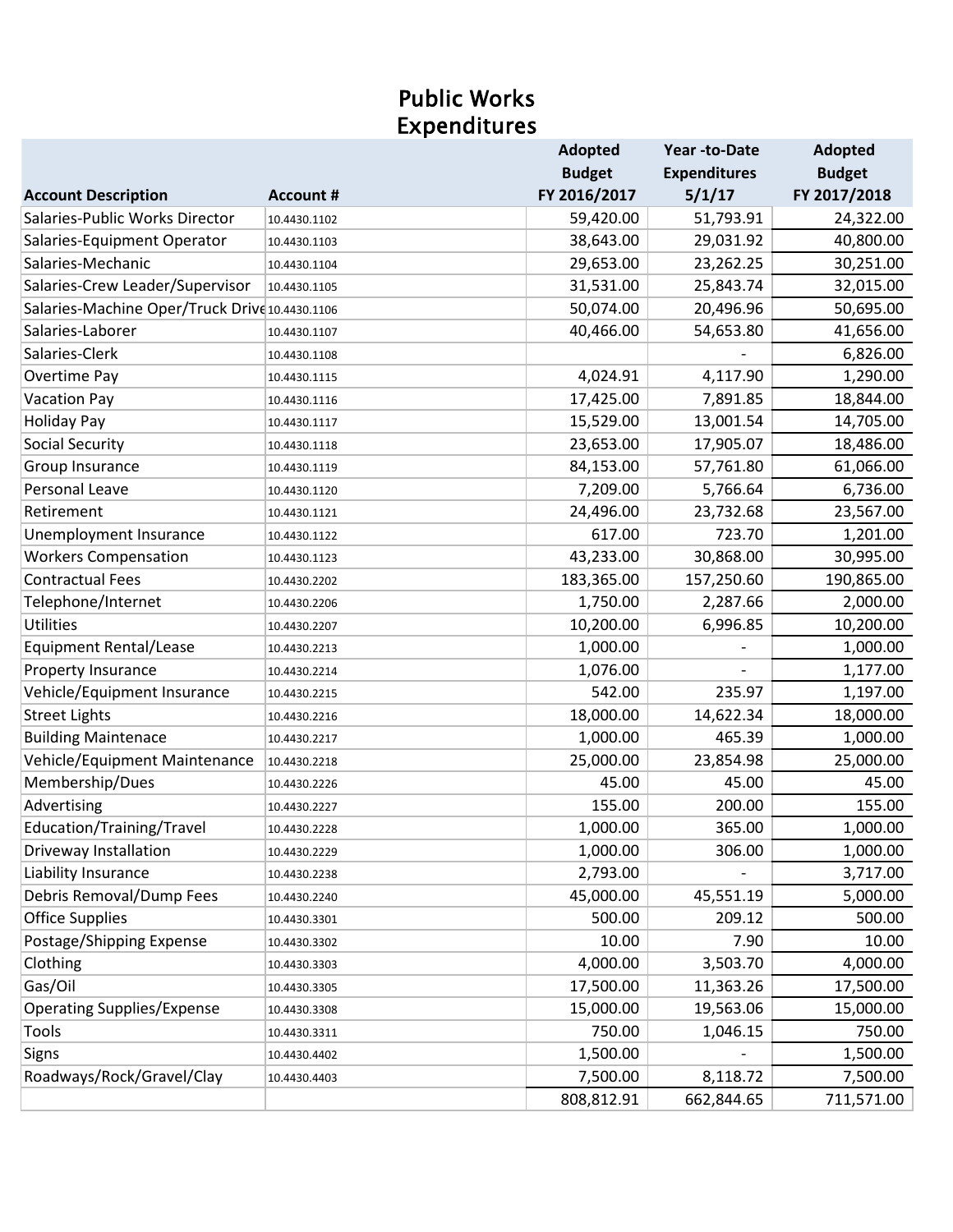#### Recreation Department Expenditures

|                                      |                  | <b>Adopted</b> | Year-to-Date        | <b>Adopted</b> |
|--------------------------------------|------------------|----------------|---------------------|----------------|
|                                      |                  | <b>Budget</b>  | <b>Expenditures</b> | <b>Budget</b>  |
| <b>Account Description</b>           | <b>Account #</b> | FY 2016/2017   | 5/01/17             | FY 2017/2018   |
| <b>Salaries- Recreation Director</b> | 10.4460.1102     | 42,760.00      | 35,448.80           | 43,241.00      |
| Salaries-Laborer                     | 10.4460.1104     | 30,641.00      | 16,946.46           | 32,565.00      |
| <b>Salaries- Concessions</b>         | 10.4460.1107     | 12,150.00      | 9,612.07            | 12,527.00      |
| <b>Vacation Pay</b>                  | 10.4460.1116     | 1,470.00       | 367.35              | 1,874.00       |
| <b>Holiday Pay</b>                   | 10.4460.1117     | 2,388.00       | 2,200.46            | 2,436.00       |
| <b>Social Security</b>               | 10.4460.1118     | 6,925.00       | 4,955.05            | 7,175.00       |
| Group Insurance                      | 10.4460.1119     | 12,575.00      | 9,128.48            | 9,770.00       |
| Personal Leave                       | 10.4460.1120     | 1,103.00       | 918.37              | 1,125.00       |
| Retirement                           | 10.4460.1121     | 4,587.00       | 4,216.46            | 4,521.00       |
| Unemployement Insurance              | 10.4460.1122     | 330.00         | 371.89              | 330.00         |
| <b>Worker's Compensation</b>         | 10.4460.1123     | 3,418.00       | 4,989.00            | 3,056.00       |
| <b>Contractual Fees</b>              | 10.4460.2202     | 13,000.00      | 7,072.55            | 13,000.00      |
| Telephone/ Internet                  | 10.4460.2206     | 4,000.00       | 1,462.43            | 3,000.00       |
| Utilities                            | 10.4460.2207     | 12,000.00      | 9,479.05            | 13,000.00      |
| <b>Field Maintenance</b>             | 10.4460.2212     | 5,000.00       | 7,547.26            | 5,000.00       |
| Property Insurance                   | 10.4460.2214     | 678.00         |                     | 774.00         |
| Vehicle Insurance                    | 10.4460.2215     | 109.00         |                     | 150.00         |
| <b>Building Maintenance</b>          | 10.4460.2217     | 1,200.00       | 652.20              | 1,200.00       |
| Vehicle/ Equipment Maint             | 10.4460.2218     | 950.00         | 979.68              | 1,000.00       |
| Memberships/Dues                     | 10.4460.2226     | 995.00         | 485.00              | 995.00         |
| Advertising                          | 10.4460.2227     | 250.00         | 40.00               | 250.00         |
| Refunds                              | 10.4460.2229     | 250.00         | 135.00              | 250.00         |
| Meetings/Conferences                 | 10.4460.2230     | 1,500.00       | 1,445.91            | 1,500.00       |
| Liability Insurance                  | 10.4460.2238     | 416.00         | 1,000.00            | 414.00         |
| <b>Uniform Purchase</b>              | 10.4460.2240     | 10,000.00      | 17,077.07           | 10,000.00      |
| <b>Sports Equipment</b>              | 10.4460.2241     |                |                     |                |
| <b>Office Supplies</b>               | 10.4460.3301     | 1,000.00       | 1,027.12            | 1,200.00       |
| Postage/ Shipping Expense            | 10.4460.3302     | 5.00           | 2.79                |                |
| Gas & Oil                            | 10.4460.3305     | 2,200.00       | 1,082.93            | 1,800.00       |
| <b>Operating Supplies/ Expense</b>   | 10.4460.3308     | 10,000.00      | 12,559.08           | 10,000.00      |
| Concessions-Food                     | 10.4460.3310     | 10,000.00      | 6,584.27            | 10,000.00      |
| <b>Concessions-Operating</b>         | 10.4460.3311     | 1,000.00       | 638.47              | 1,000.00       |
| <b>Special Events</b>                | 10.4460.3312     | 9,000.00       | 3,982.59            | 9,000.00       |
| Senior Attendance                    | 10.4460.3313     | 5,000.00       | 3,899.00            | 5,000.00       |
|                                      |                  | 206,900.00     | 166,306.79          | 207,153.00     |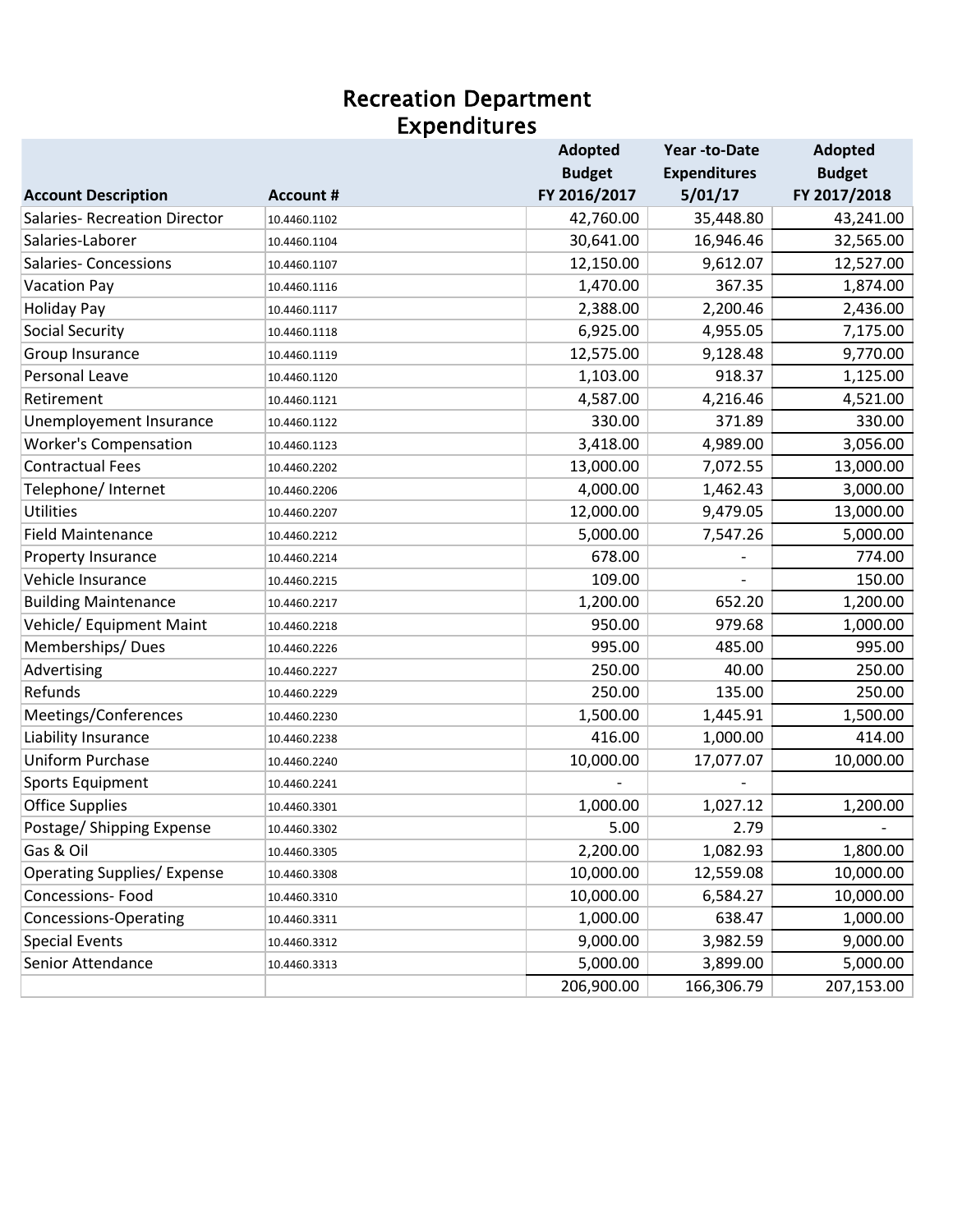#### Fire Department Expenditures

|                                    |                  | Adopted       | Year-to-Date        | <b>Adopted</b> |
|------------------------------------|------------------|---------------|---------------------|----------------|
|                                    |                  | <b>Budget</b> | <b>Expenditures</b> | <b>Budget</b>  |
| <b>Account Description</b>         | <b>Account #</b> | FY 2016/2017  | 5/1/17              | FY 2017/2018   |
| Salaries-Chief                     | 10.4750.1102     | 57,422.00     | 53,752.19           | 58,310.00      |
| Salaries-Firefighters/Stipend      | 10.4750.1108     | 119,620.00    | 94,318.90           | 119,620.00     |
| <b>Vacation Pay</b>                | 10.4750.1116     | 3,705.00      |                     | 4,049.00       |
| <b>Holiday Pay</b>                 | 10.4750.1117     | 3,441.00      | 2,376.42            | 3,509.00       |
| <b>Social Security</b>             | 10.4750.1118     | 5,260.00      | 4,200.18            | 5,366.00       |
| Group Insurance                    | 10.4750.1119     | 12,575.00     | 10,553.35           | 11,269.00      |
| Personal Leave                     | 10.4750.1120     | 1,588.00      |                     | 1,620.00       |
| Retirement                         | 10.4750.1121     | 6,822.00      | 6,042.46            | 6,727.00       |
| Unemployment Insurance             | 10.4750.1122     | 250.00        | 60.80               | 250.00         |
| <b>Worker's Compensation</b>       | 10.4750.1123     | 3,893.00      | 2,783.00            | 2,524.00       |
| Retirement- Volunteer FD           | 10.4750.1124     | 3,600.00      | 1,515.00            | 3,600.00       |
| <b>Contractual Fees</b>            | 10.4750.2202     | 9,800.00      | 4,277.90            | 13,000.00      |
| Telephone/ Internet                | 10.4750.2206     | 3,000.00      | 3,469.39            | 4,250.00       |
| <b>Utilities</b>                   | 10.4750.2207     | 12,500.00     | 9,389.61            | 14,000.00      |
| <b>Building Maintenance</b>        | 10.4750.2217     | 2,500.00      | 2,302.55            | 3,500.00       |
| Vehicle Maintenance                | 10.4750.2218     | 10,000.00     | 12,220.58           | 12,000.00      |
| Pagers                             | 10.4750.2220     | 3,000.00      | 2,617.59            | 1,500.00       |
| Memberships/Dues                   | 10.4750.2226     | 875.00        | 765.75              | 1,000.00       |
| <b>Education/ Training</b>         | 10.4750.2228     | 4,500.00      | 1,592.13            | 4,500.00       |
| Meetings/ Conferences              | 10.4750.2230     | 600.00        |                     | 600.00         |
| Liability Insurance                | 10.4750.2238     | 18,906.00     | 17,171.00           | 19,300.00      |
| P/R Events                         | 10.4750.2239     | 7,000.00      | 6,173.65            | 7,500.00       |
| Vaccinations                       | 10.4750.2241     | 500.00        |                     | 500.00         |
| <b>Office Supplies</b>             | 10.4750.3301     | 1,500.00      | 584.08              | 1,500.00       |
| Postage                            | 10.4750.3302     | 50.00         | 34.55               | 50.00          |
| Clothing                           | 10.4750.3303     | 2,500.00      | 106.00              | 2,500.00       |
| Clothing/Turn Out Gear Repairs     | 10.4750.3304     | 2,500.00      |                     | 1,000.00       |
| Gas & Oil                          | 10.4750.3305     | 4,500.00      | 3,556.78            | 3,000.00       |
| <b>Medical Supplies</b>            | 10.4750.3306     | 3,000.00      | 1,101.30            | 2,000.00       |
| <b>Operating Supplies/ Expense</b> | 10.4750.3308     | 12,000.00     | 8,886.11            | 10,000.00      |
|                                    |                  | 317,407.00    | 249,851.27          | 318,544.00     |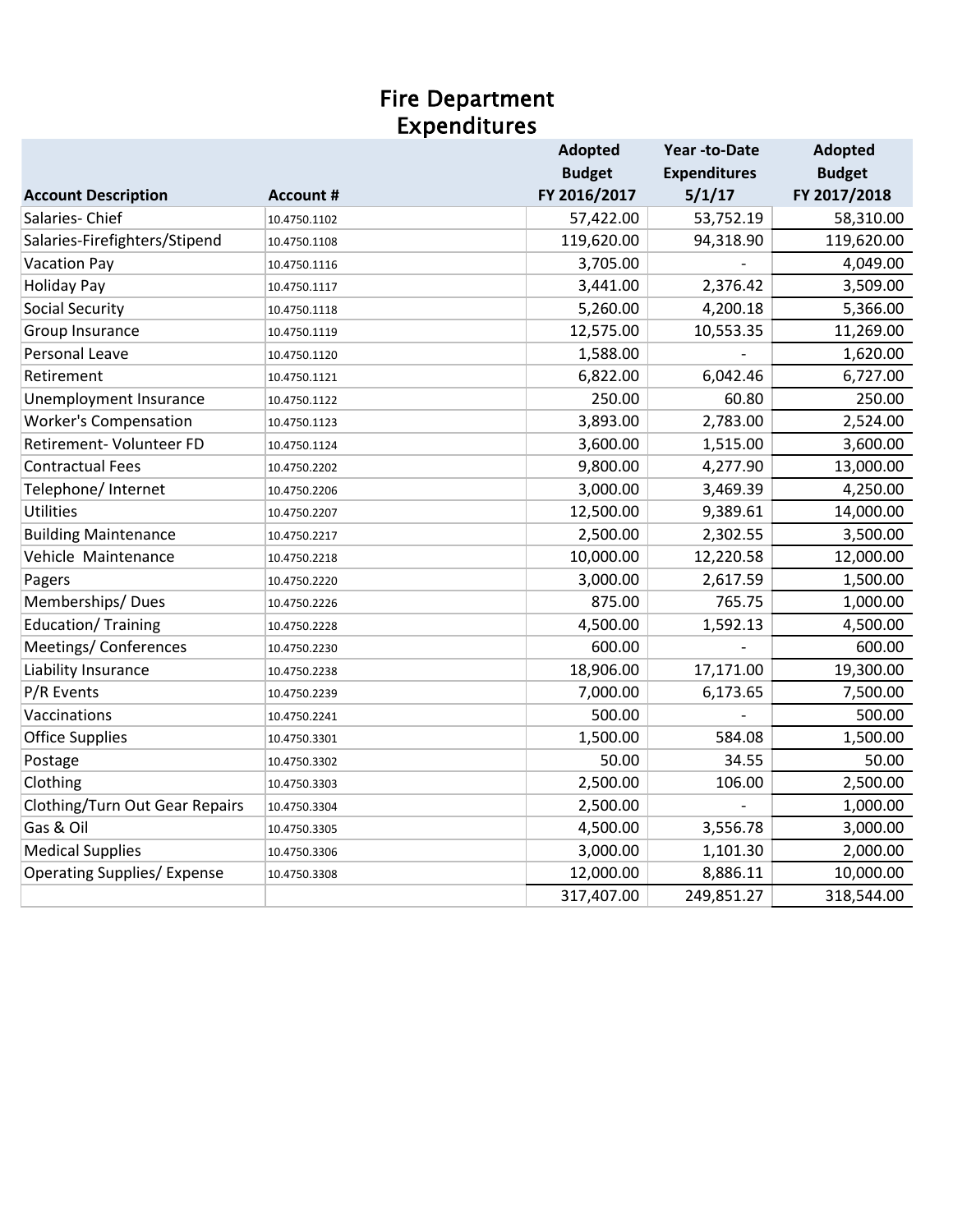#### **Water/Sewer Fund Summary by Department FY 2017/2018 Revenues VS Expenditures**

|              |                          |                    | Adopted<br><b>Budget</b> | Year-to-Date<br><b>Revenues</b> | Adopted<br><b>Budget</b> |
|--------------|--------------------------|--------------------|--------------------------|---------------------------------|--------------------------|
| Department # | <b>Description</b>       |                    | FY 2016/2017             | 04/11/17                        | FY 2017/2018             |
|              | 3030 Water Department    | <b>REVENUE</b>     | \$246,656.00             | \$178,699.04                    | \$275,445.00             |
|              | 6260 Water Department    | <b>EXPENDITURE</b> | \$251,296.00             | \$220,141.52                    | \$247,848.00             |
|              | Revenues vs Expenditures |                    | (54,640.00)              | (541, 442.48)                   | \$27,597.00              |

|             |                                             |                | Approved      | Year-to-Date     | Adopted       |
|-------------|---------------------------------------------|----------------|---------------|------------------|---------------|
|             |                                             |                | <b>Budget</b> | <b>Revenues</b>  | <b>Budget</b> |
| Department# | <b>Description</b>                          |                | FY 2016/2017  | 04/11/17         | FY 2017/2018  |
|             | 3050 Sewer Department                       | <b>REVENUE</b> | \$402,882.00  | \$305,075.78     | \$403,188.00  |
|             | 6270 Sewer Department                       | EXPENDITURE    | \$398,242.00  | \$509,123.25     | \$430,785.00  |
|             | Revenues vs Expenditures                    |                | \$4,640.00    | ( \$204, 047.47) | (\$27,597.00) |
|             |                                             |                |               |                  |               |
|             | <b>Cash Carried Forward</b>                 |                |               |                  |               |
|             | <b>Water/Sewer Revenues vs Expenditures</b> |                |               |                  | \$0.00        |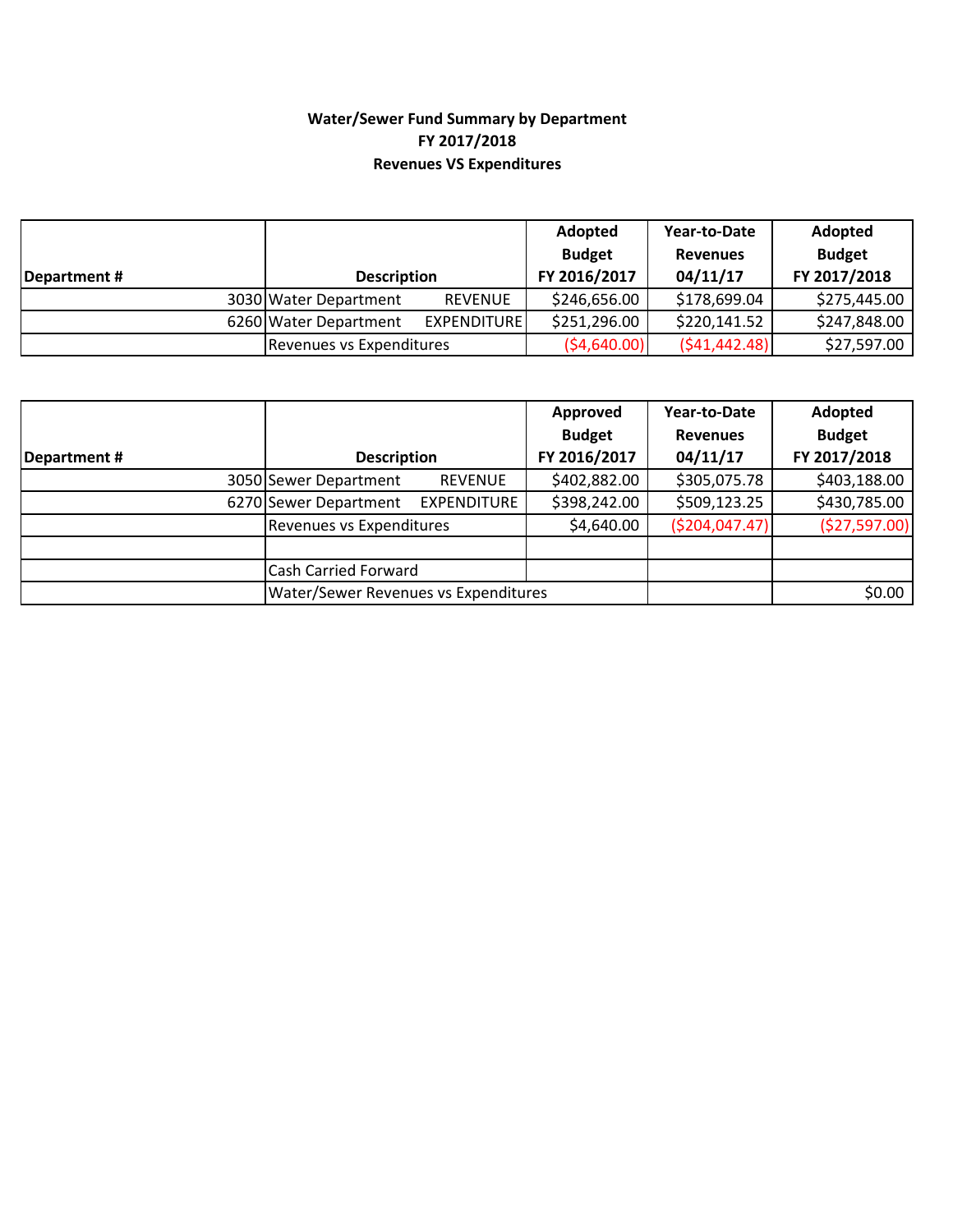## **Revenues** FY Budget 2017/2018 Water & Sewer

|                                      |                  | Approved      | Year-to-Date   | <b>Adopted</b> |
|--------------------------------------|------------------|---------------|----------------|----------------|
|                                      |                  | <b>Budget</b> | <b>Revenue</b> | <b>Budget</b>  |
| <b>Account Description</b>           | <b>Account #</b> | FY 2016/2017  | 3/06/2017      | FY 2017/2018   |
| <b>Water Department</b>              |                  |               |                |                |
| <b>Water Consumption</b>             | 30.3030.0010     | 213,431.00    | 139,397.73     | 242,470.00     |
| <b>Hydrant Rental</b>                | 30.3030.0015     | 1,200.00      | 1,200.00       | 1,200.00       |
| Tap in Fees                          | 30.3030.0020     | 7,500.00      | 7,373.70       | 8,500.00       |
| <b>Reconnection Fees</b>             | 30.3030.0030     | 10,500.00     | 4,150.00       | 7,500.00       |
| <b>Penalties</b>                     | 30.3030.0050     | 15,200.00     | 6,723.81       | 15,000.00      |
| Interest Income                      | 30.3030.0060     | 25.00         | 18.07          | 25.00          |
| Miscellaneous Revenues               | 30.3030.0080     | 687.62        | 687.62         | 750.00         |
| Overages & Shortages                 | 30.3030.0100     |               | 22.65          |                |
| <b>Department Total</b>              |                  | 248,543.62    | 159,573.58     | 275,445.00     |
| <b>Sewer Department</b>              |                  |               |                |                |
| Sewer Usage                          | 30.3050.0010     | 363,357.00    | 228,368.46     | 364,463.00     |
| Tap in Fees                          | 30.3050.0020     | 10,715.00     | 13,115.00      | 12,500.00      |
| Sewer Relocates/Xtra Lines           | 30.3050.0025     | 1,000.00      | 500.00         | 500.00         |
| <b>Reconnection Fees</b>             | 30.3050.0030     | 5,000.00      | 2,070.00       | 5,000.00       |
| Insurance Claim Payment              | 30.3050.0045     | 17,973.74     | 17,973.74      |                |
| <b>Penalties</b>                     | 30.3050.0050     | 22,500.00     | 11,889.30      | 20,000.00      |
| Interest Income                      | 30.3050.0060     | 25.00         | 889.61         | 25.00          |
| <b>Miscellaneous Revenues</b>        | 30.3050.0080     | 977.44        | 664.96         | 700.00         |
| <b>Department Total</b>              |                  | 421,548.18    | 275,471.07     | 403,188.00     |
| <b>Fund Balance/Reserves</b>         |                  |               |                |                |
| <b>Cash Carried Forward</b>          |                  |               |                |                |
| <b>Fund Balance/Reserves</b>         |                  | 146,208.11    |                |                |
| <b>Total of all Departments</b>      |                  | 816,299.91    | 435,044.65     | 678,633.00     |
| <b>W/S Expenditures over Revenue</b> |                  |               |                | \$             |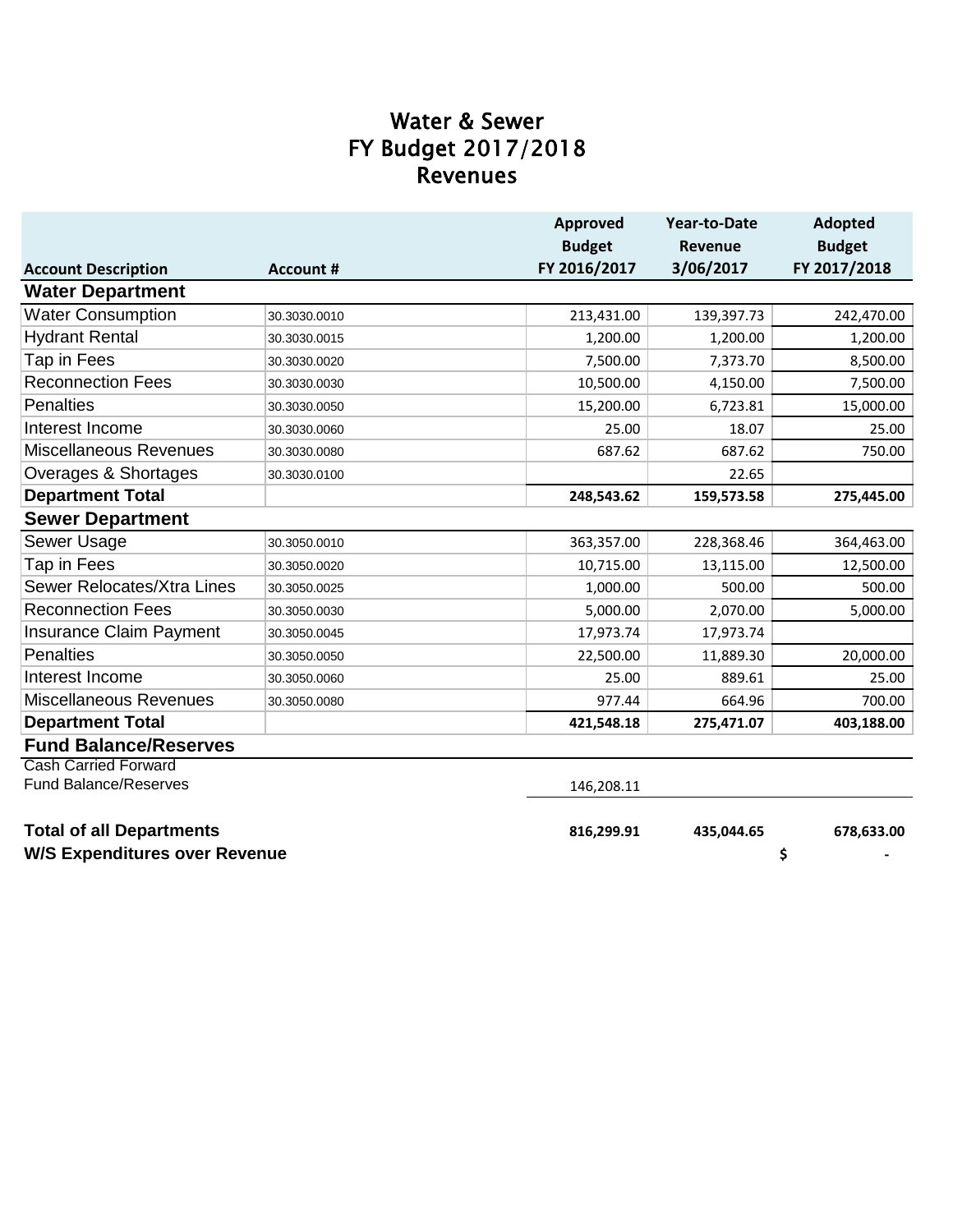#### Water Department Expenditures

|                                            |                  | <b>Adopted</b> | Year -to-Date       | <b>Adopted</b> |
|--------------------------------------------|------------------|----------------|---------------------|----------------|
|                                            |                  | <b>Budget</b>  | <b>Expenditures</b> | <b>Budget</b>  |
| <b>Account Description</b>                 | <b>Account #</b> | FY 2016/2017   | 5/1/17              | FY 2017/2018   |
| Salaries-Public Works Director             | 30.6260.1102     |                | 20357.64 \$         | 24,322.00      |
| Salaries-Maintenance Tech                  | 30.6260.1104     | 24,789.00      | 14,296.37           | 24,813.00      |
| Salaries-ClerK                             | 30.6260.1106     | 31,128.00      | 462.17              | 6,826.00       |
| Overtime Pay                               | 30.6260.1115     | 400.00         | 6,672.94            | 500.00         |
| <b>Vacation Pay</b>                        | 30.6260.1116     | 4,500.00       | 2,936.48            | 1,599.00       |
| <b>Holiday Pay</b>                         | 30.6260.1117     | 3,272.00       | 3,625.77            | 2,512.00       |
| <b>Social Security</b>                     | 30.6260.1118     | 4,989.00       | 13,759.60           | 5,689.00       |
| Group Insurance                            | 30.6260.1119     | 18,898.00      | 1,160.75            | 19,269.00      |
| <b>Personal Leave</b>                      | 30.6260.1120     | 1,523.00       | 5,891.92            | 1,165.00       |
| Retirement                                 | 30.6260.1121     | 6,567.00       | 129.96              | 5,132.00       |
| Unemployement Insurance                    | 30.6260.1122     | 65.00          | 2,694.00            | 65.00          |
| <b>Worker's Compensation</b>               | 30.6260.1123     | 3,075.00       | 2,850.00            | 8,887.00       |
| Audit                                      | 30.6260.2201     | 2,850.00       | 17,051.42           | 2,850.00       |
| <b>Contractual Fees</b>                    | 30.6260.2202     | 17,000.00      | 848.88              | 17,000.00      |
| Telephone/ Internet                        | 30.6260.2206     | 1,800.00       | 11,043.53           | 1,800.00       |
| <b>Utilities</b>                           | 30.6260.2207     | 11,500.00      | 6,478.54            | 11,500.00      |
| Water Service Fees (AMB)                   | 30.6260.2208     | 6,000.00       |                     | 6,000.00       |
| <b>Equipment Rental/Lease</b>              | 30.6260.2213     | 100.00         |                     | 100.00         |
| Property/ Building Insurance               | 30.6260.2214     | 2,463.00       | -                   | 2,819.00       |
| Vehicle/ Equipment Insurance               | 30.6260.2215     | 163.00         | $\qquad \qquad -$   | 150.00         |
| Vehicle/Equipment Maintenance 30.6260.2218 |                  | 1,000.00       |                     | 1,000.00       |
| <b>Wells Repairs/Maintenance</b>           | 30.6260.2222     | 1,000.00       | 599.03              | 1,000.00       |
| Memberships/Dues                           | 30.6260.2226     | 850.00         | 125.00              | 850.00         |
| Education/Training                         | 30.6260.2228     | 1,500.00       |                     | 1,500.00       |
| Liability Insurance                        | 30.6260.2238     | 1,175.00       |                     | 947.00         |
| <b>OverHead Costs</b>                      | 30.6260.2242     | 71,789.00      | 53,841.78           | 41,946.00      |
| PW Labor Reimb                             | 30.6260.2243     | 10,000.00      | 39,137.28           | 21,607.00      |
| <b>Depreciation Expense</b>                | 30.6260.2257     | 26,000.00      | 20,600.03           | 26,000.00      |
| Postage/ Shipping Expense                  | 30.6260.3302     | 250.00         | 58.53               | 250.00         |
| Clothing                                   | 30.6260.3303     | 1,750.00       | 1,670.81            | 1,750.00       |
| Gas & Oil                                  | 30.6260.3305     | 1,500.00       | 1,497.33            | 1,500.00       |
| <b>Operating Supplies/ Expense</b>         | 30.6260.3308     | 5,000.00       | 5,588.66            | 5,000.00       |
| <b>Testing</b>                             | 30.6260.3309     | 1,000.00       | 586.50              | 1,000.00       |
| <b>Water Meters</b>                        | 30.6260.4409     | 500.00         | 4,335.00            | 500.00         |
|                                            |                  | 264,396.00     | 238,299.92          | 247,848.00     |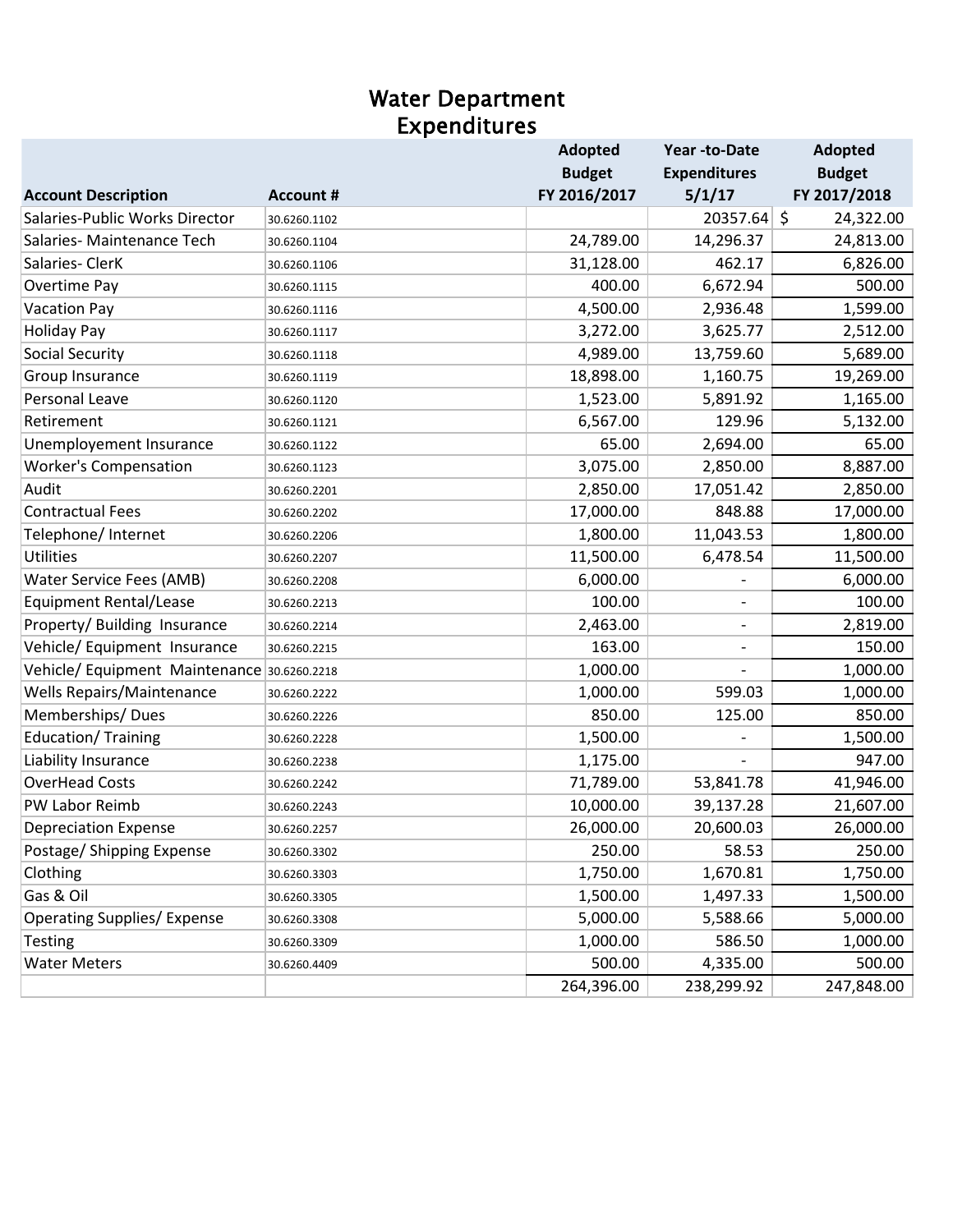#### Sewer Department Expenditures

|                                              |                  | <b>Adopted</b> | Year -to-Date       | <b>Adopted</b> |
|----------------------------------------------|------------------|----------------|---------------------|----------------|
|                                              |                  | <b>Budget</b>  | <b>Expenditures</b> | <b>Budget</b>  |
| <b>Account Description</b>                   | <b>Account #</b> | FY 2016/2017   | 5/01/17             | FY 2017/2018   |
| Salaries-Director                            | 30.6270.1102     |                |                     | 24,322.00      |
| Salaries-Maintenance Tech                    | 30.6270.1104     | 28,488.00      | 23,123.03           | 28,397.00      |
| Salaries-Clerk                               | 30.6270.1108     |                |                     | 6,826.00       |
| Overtime Pay                                 | 30.6270.1115     | 3,000.00       | 3,835.97            | 3,000.00       |
| <b>Vacation Pay</b>                          | 30.6270.1116     |                |                     | 638.00         |
| <b>Holiday Pay</b>                           | 30.6270.1117     | 1,329.00       | 1,225.92            | 1,360.00       |
| <b>Social Security</b>                       | 30.6270.1118     | 2,328.00       | 2,259.40            | 4,235.00       |
| Group Insurance                              | 30.6270.1119     | 9,449.00       | 5,698.70            | 11,263.00      |
| Personal Leave                               | 30.6270.1120     | 613.00         | 459.72              | 638.00         |
| Retirement                                   | 30.6270.1121     | 2,692.00       | 2,676.46            | 5,144.00       |
| Unemployement Insurance                      | 30.6270.1122     | 120.00         | 146.47              | 120.00         |
| <b>Worker's Compensation</b>                 | 30.6270.1123     | 754.00         | 569.00              | 1,456.00       |
| Audit                                        | 30.6270.2201     | 2,850.00       | 2,850.00            | 2,850.00       |
| <b>Contractual Fees</b>                      | 30.6270.2202     | 1,000.00       | 31.00               | 1,000.00       |
| Telephone/ Internet                          | 30.6270.2206     | 1,300.00       | 1,170.75            | 1,300.00       |
| <b>Utilities</b>                             | 30.6270.2207     | 4,000.00       | 3,561.91            | 4,000.00       |
| Waste Water Treatment-PO                     | 30.6270.2208     | 71,500.00      | 36,850.88           | 71,500.00      |
| <b>Equipment Rental/Lease</b>                | 30.6270.2213     | 500.00         |                     | 500.00         |
| Property/ Building Insurance                 | 30.6270.2214     | 577.00         |                     | 661.00         |
| Vehicle Insurance                            | 30.6270.2215     | 163.00         |                     | 150.00         |
| Vehicle/Equipment Maintenan 30.6270.2218     |                  | 3,100.00       | 3,203.61            | 3,500.00       |
| Lift Stations Repairs and Maint 30.6270.2222 |                  | 2,591.00       | 4,870.33            | 2,500.00       |
| Memberships/Dues                             | 30.6270.2226     | 220.00         | 249.02              | 250.00         |
| Advertising                                  | 30.6270.2227     | 50.00          |                     | 50.00          |
| Liability Insurance                          | 30.6270.2238     | 1,061.00       |                     | 904.00         |
| Grinder Pump Maintenance/Pu 30.6270.2239     |                  | 155,840.91     | 101,909.90          | 80,000.00      |
| OverHead Expense                             | 30.6270.2242     | 77,160.00      | 57,870.00           | 41,946.00      |
| PW Labor Reimbursement                       | 30.6270.2443     | 5,000.00       | 36,462.42           | 21,607.00      |
| Amortization T/Plant SWR                     | 30.6270.2256     | 33,663.00      | 25,247.25           | 33,663.00      |
| <b>Depreciation Expense</b>                  | 30.6270.2257     | 134,050.00     | 207,557.46          | 69,000.00      |
| Postage/ Shipping Expense                    | 30.6270.3302     | 5.00           | 2.32                | 5.00           |
| Clothing                                     | 30.6270.3303     | 1,500.00       | 1,670.71            | 1,500.00       |
| Gas & Oil                                    | 30.6270.3305     | 1,500.00       | 1,415.49            | 1,500.00       |
| <b>Operating Supplies/ Expense</b>           | 30.6270.3308     | 5,000.00       | 3,661.19            | 5,000.00       |
|                                              |                  | 551,403.91     | 528,578.91          | 430,785.00     |